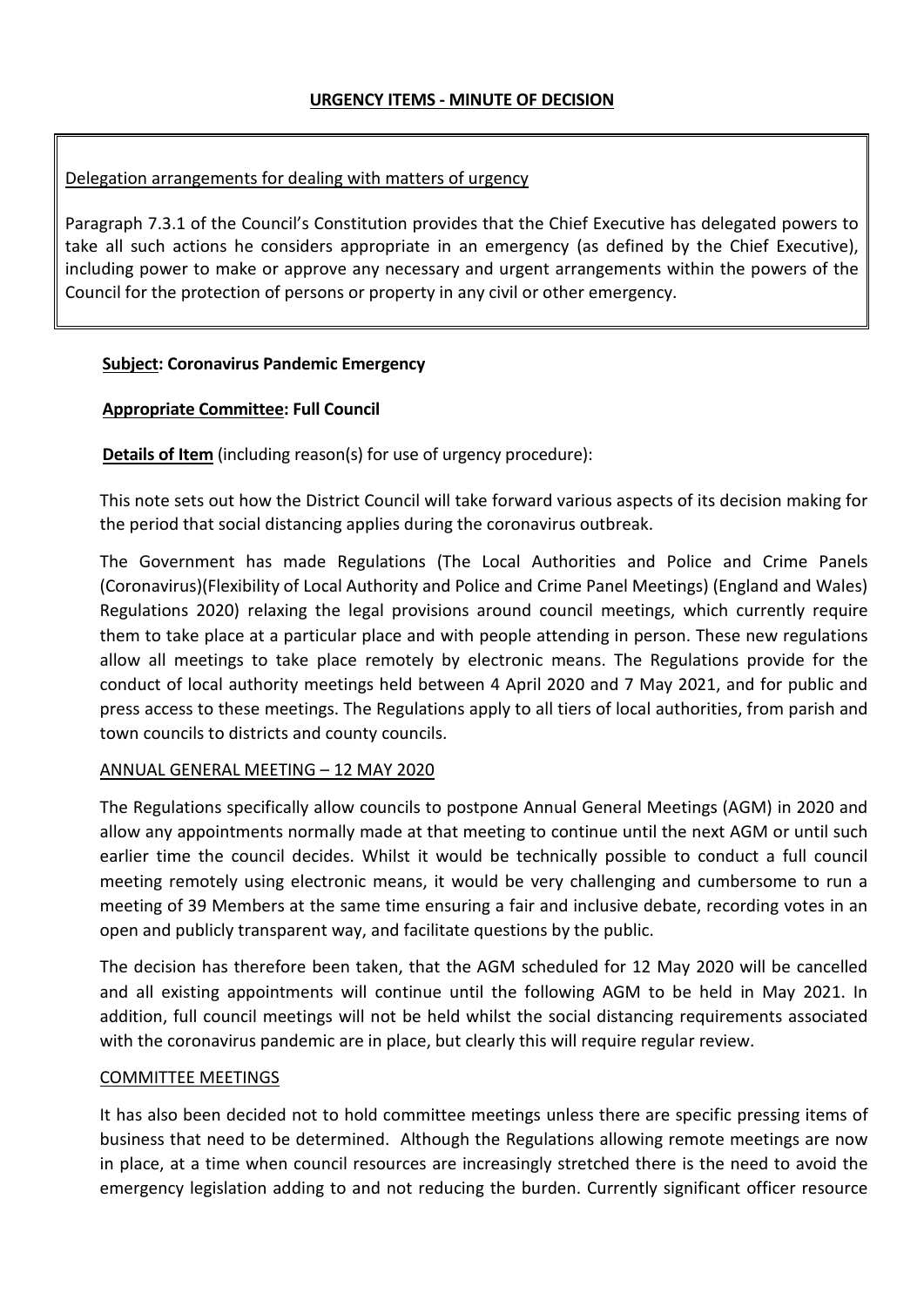has been diverted to supporting the community during the health crisis and it would be extremely difficult to service the normal committee cycle. However, it is considered that the Planning Committee and any required Licensing Hearings meetings should continue to be held remotely via electronic means in order to facilitate decision making on applications received by the Authority. During regular briefings with the Secretary of State, he has emphasised the need for local authorities to continue to facilitate the planning and licensing processes in order to sustain economic activity within their areas.

The decision not to hold committee meetings (with the exceptions as indicated) will cover the June cycle of meetings as a minimum. This decision will be kept under review to ensure it is still warranted and will be revisited following the end of the June committee cycle.

# OFFICER DECISIONS

Under the Council's Constitution, (Part Two, Paragraph 7.2.1) Chief Officers have delegated powers to take urgent decisions if they are of the opinion that circumstances exist which make it necessary for action to be taken prior to the time when such action could be approved through normal council procedures. Where they do so they should first consult with the Leader, and Chairman, and the Opposition Spokesperson of the appropriate committee. During the current health crisis, when it is likely that chief officers may have to utilise these delegated powers more frequently than under normal circumstances, the Group Leaders of the Labour, Independent and Liberal Democrat Groups will also be consulted.

Written records of decisions taken under these delegated powers will be kept by Democratic Services Business Unit in accordance with current practice. These will be circulated periodically to the members of relevant committees for information and will also be available for other members to access via the Member Extranet and published on the website.

## MINOR VARIATIONS TO THE CONSTITUTION TO REFLECT REGULATIONS

The Monitoring Officer has delegated powers to make minor variations to the Council's Constitution, which are required to reflect legislative changes. She will therefore ensure that changes are made to the Constitution, albeit temporarily, to reflect the changes brought in by The Local Authorities and Police and Crime Panels (Coronavirus)(Flexibility of Local Authority and Police and Crime Panel Meetings) (England and Wales) Regulations 2020.

## **Summary of Decisions**

In the current health emergency (and for the reasons given above) the Chief Executive has taken the decision using his delegated powers under Paragraph 7.3.1 of the Constitution, to:

- Cancel the Council's AGM on 12 May 2020 (with all Member appointments being carried forward to May 2021);
- Subject to regular review, to suspend all scheduled full council meetings during the period that the Government's social distancing requirements continue;
- Suspend all scheduled committee meetings in the June committee cycle unless there is pressing business to be determined by a specific committee – with the exception of Planning Committee and Licensing Hearings, which will be held as necessary remotely using electronic means. This decision to be kept under review and revisited following the June committee cycle; and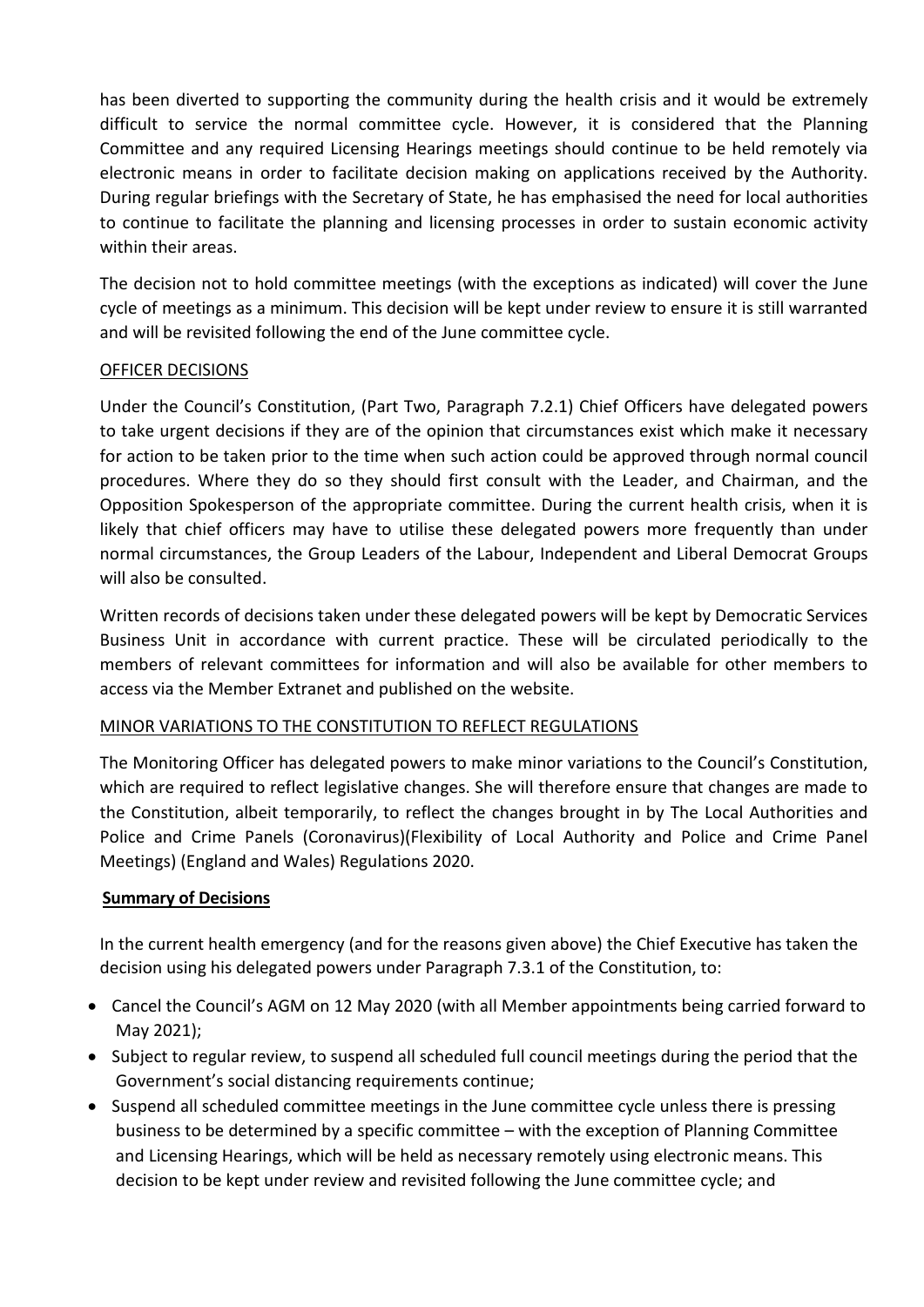• Temporarily broaden the provision contained within Paragraph 7.2.1 of the Constitution requiring Chief Officers to consult with the Leaders of the other groups on the Council in relation to urgent decisions.

# **Members Consulted:**

This decision was taken following consultation with and the agreement of: the Leader of the Council; Deputy Leader of the Council; Chairman and Vice-Chairman of the Council; Group Leaders of the Labour, Independent, and Liberal Democrat Groups; and the Chairmen and Vice-Chairmen of all committees [during week commencing 6 April 2020].

 $\rightarrow$ Signed:

Chief Executive **Dated: 14 April 2020** Newark & Sherwood District Council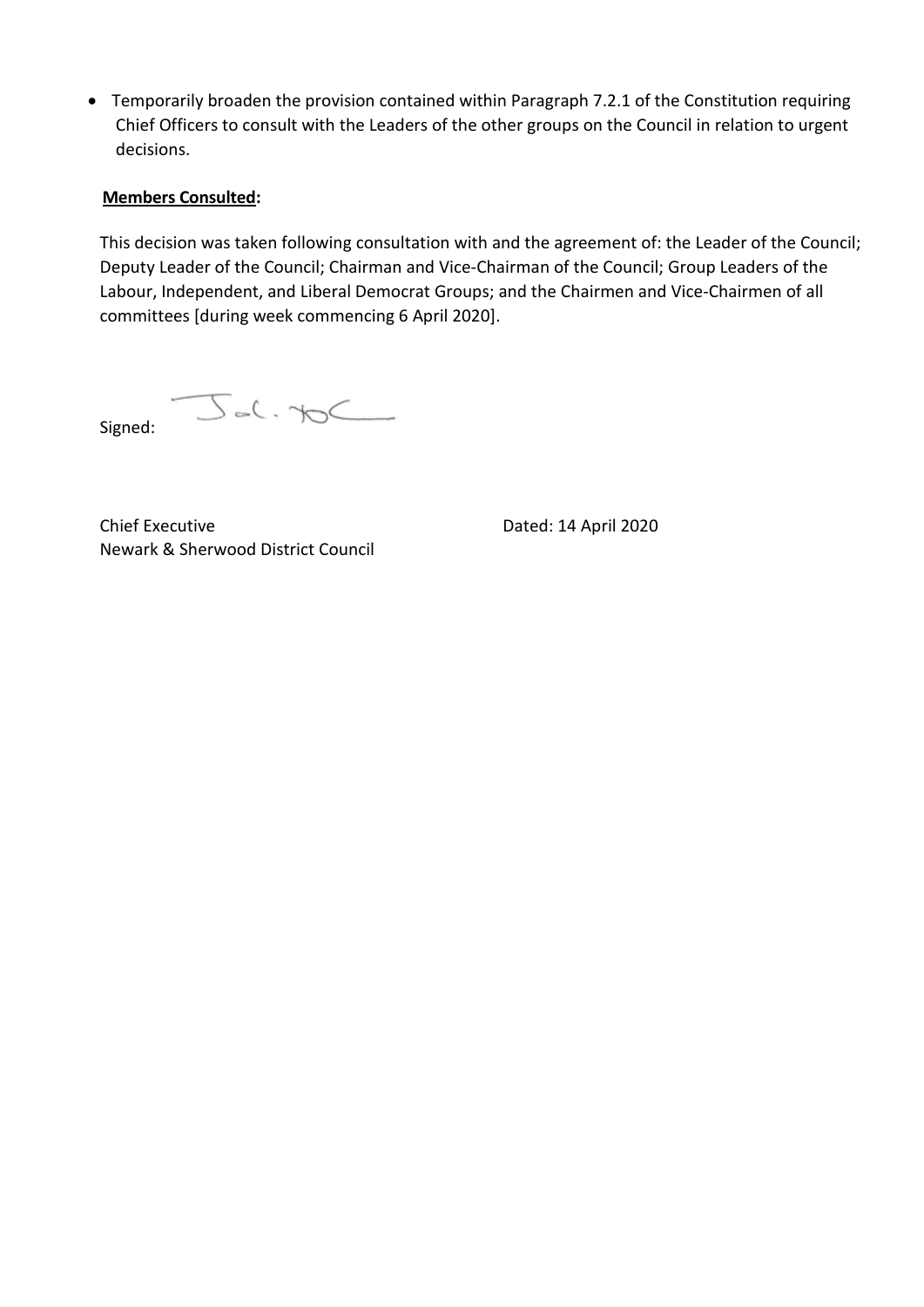# **URGENCY ITEMS - MINUTE OF DECISION**

## Delegation arrangements for dealing with matters of urgency

Paragraph 7.2.1 of the Council's Constitution provides that Chief Officers may take urgent decisions if they are of the opinion that circumstances exist which make it necessary for action to be taken by the Council prior to the time when such action could be approved through normal Council Procedures. They shall, where practicable, first consult with the Leader and Chairman (or in their absence the Vice Chairman) and the Opposition Spokesperson of the appropriate committee (Constitution incorporating a scheme of delegation approved by the Council on 14th May 2013)

Given the current emergency in respect of the Covid-19 pandemic and the decision taken to suspend committee meetings while social distancing measures continue, the urgency decision provision under Paragraph 7.2.1 of the Council's Constitution has been widened to extend the consultation to include the Leaders of all the political groups on the Council.

# **Subject: Remote Committee Meetings – Amendments to the Council's Constitution**

## **Appropriate Committee: Full Council**

**Details of Item** (including reason(s) for use of urgency procedure):

The urgency procedure has been used due to the Covid-19 pandemic. The Council's Monitoring Officer has delegated authority under the Council's Constitution to make minor variations to the Constitution which are required to remove any inconsistency or ambiguity or reflect legislative change. The urgency procedure has been used for transparency and for the avoidance of doubt.

Regulations made under the Coronavirus Act 2020 (2020/392) make provision for local authority meetings held before 7 May 2021 to be conducted remotely. This is to enable committee meetings to be held while social distancing measures are in effect. The Regulations have an automatic amending effect on local authorities' existing meeting procedure rules; nonetheless it is considered good practice to formally adopt the provisions.

#### **New Procedure Rule – Remote Meetings Held by Virtue of the Coronavirus Act 2020**

A new procedure rule, setting out the requirements for remote meetings, is attached at **Appendix A**.

The content is based on the protocol and model procedure rules published by Lawyers in Local Government (LLG) and the Association of Democratic Services Officers (ADSO).

The new procedure rule is based on the information available at this time. As practice develops the rule may need to be updated.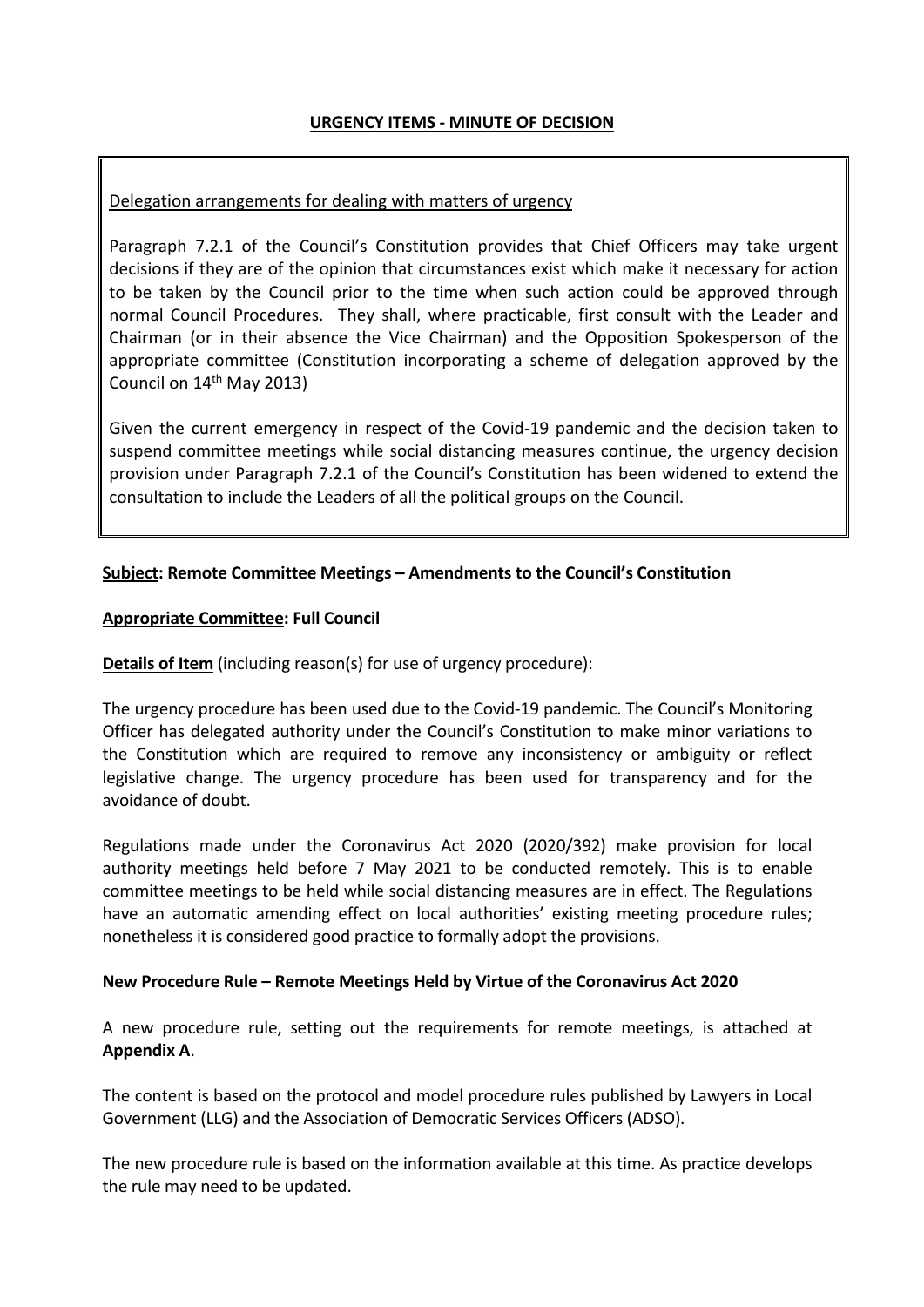## **Decision**

That the Council's Constitution is amended to include the Procedure Rule attached at Appendix A to this urgency decision.

That it is noted the Monitoring Officer may make minor amendments to the Procedure Rule as practice develops.

## **Remote Meeting Protocol**

To accompany the new Procedure Rule, a Remote Meeting Protocol is attached at **Appendix B**. This Protocol provides guidance regarding meeting preparation and etiquette, to ensure meetings are properly conducted and run smoothly. The Protocol will be incorporated into Part 4 of the Council's Constitution, Codes and Protocols.

The Protocol is based on experience to date and information available at this time. As practice develops it may need to be updated.

## **Decision**

That the Council's Constitution is amended to include the Remote Meeting Protocol attached at Appendix B to this urgency decision.

That it is noted the Monitoring Officer may make minor amendments to the Protocol as practice develops.

## **Members Consulted**

Councillor David Lloyd Councillor Paul Peacock Councillor Gill Dawn Councillor Peter Harris Councillor Rob Crowe, Chairman of the Council

Kaser White

Signed Date: 15 July 2020

Karen White Director - Governance & Organisational Development and Monitoring Officer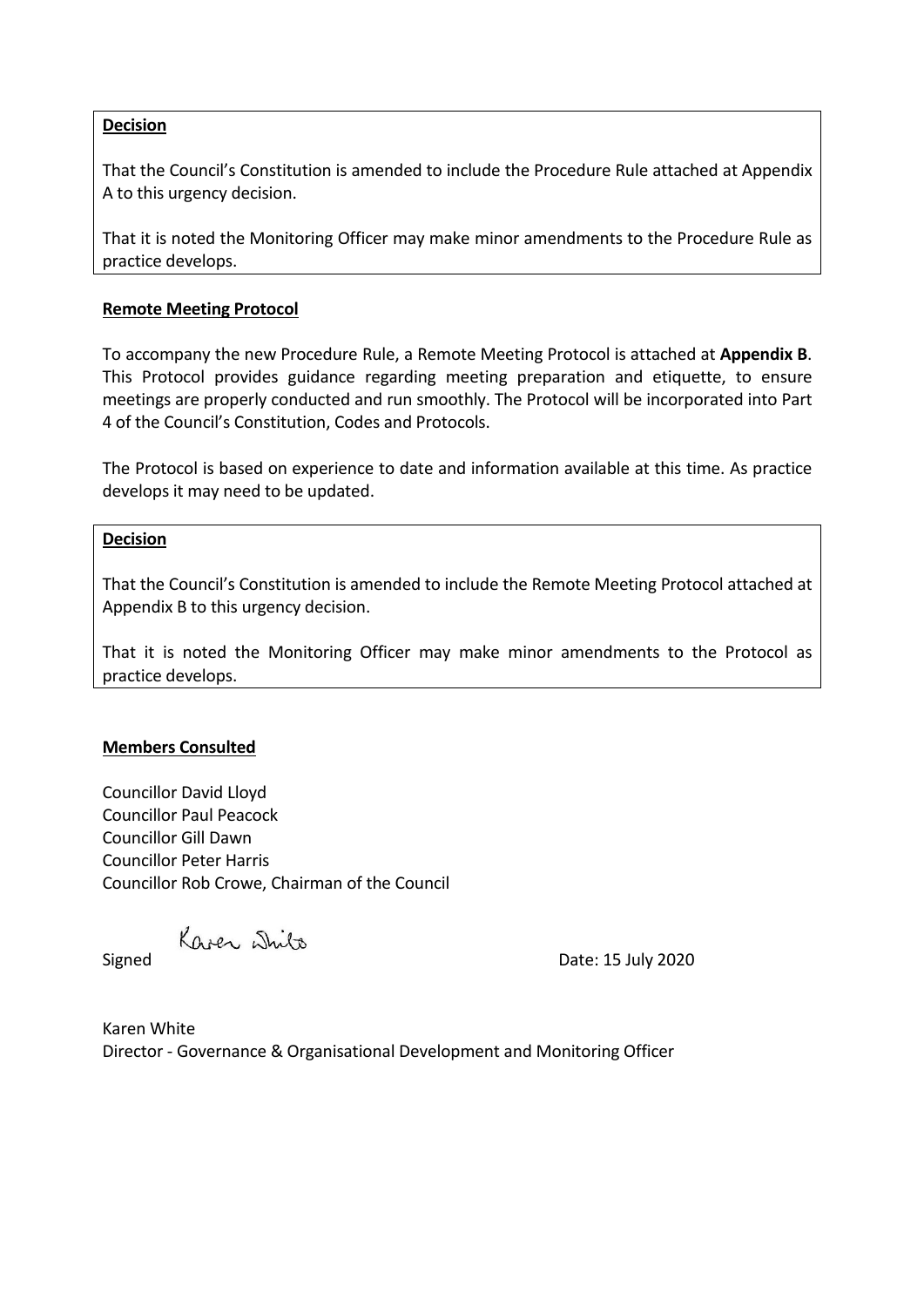## **RULE NO.38 – REMOTE MEETINGS HELD BY VIRTUE OF THE CORONAVIRUS ACT 2020**

- 38.1 Wherever there is a conflict between this Rule and another Council Procedure Rule this Rule takes precedence in relation to any remote meeting. This Rule will have effect until  $7<sup>th</sup>$  May 2021 subject to any amendments to legislation. This Rule should be read in conjunction with the Remote Meeting Protocol.
- 38.2 The requirement to hold an Annual Meeting is to be disregarded prior to  $7<sup>th</sup>$  May 2021.
- 38.3 For all purposes of the Constitution, the terms "notice", "summons", "agenda", "report", "written record" and "background papers" when referred to as being a document that is:
	- (i) "open to inspection" shall include for these and all other purposes as being published on the website of the council; and
	- (ii) to be published, posted or made available at offices of the Authority shall include publication on the website of the Authority.
- 38.4 For all purposes of the Constitution the term "meeting" is not limited in meaning to a meeting of persons all of whom, or any of whom, are present in the same place, for which purposes any reference to:
	- (i) "place" is to be interpreted as where a meeting is held, or to be held, includes reference to more than one place including electronic, digital or virtual locations such as internet locations, web addresses or conference call telephone numbers; and
	- (ii) "open to the public" includes access to the meeting being through remote means including (but not limited to) video conferencing, live webcast, and live interactive streaming and where a meeting is accessible to the public through such remote means the meeting is open to the public whether or not members of the public are able to attend the meeting in person.
- 38.5 If the Chairman is made aware that the meeting is not accessible to the public through remote means, due to any technological or other failure of provision, then the Chairman shall adjourn the meeting immediately. If the provision of access through remote means cannot be restored within a reasonable period, then the remaining business will be considered at a time and date fixed by the Chairman. If he or she does not fix a date, the remaining business will be considered at the next ordinary meeting.
- 38.6 A Member in remote attendance is present and attends the meeting, including for the purposes of the meeting's quorum, if at any time all three of the following conditions are satisfied, those conditions being that the Member in remote attendance is able at that time:
	- (i) to hear, and where practicable see, and be so heard and, where practicable, be seen by, the other Members in attendance;
	- (ii) to hear, and where practicable see, and be so heard and, where practicable, be seen by, any members of the public entitled to attend the meeting in order to exercise a right to speak at the meeting; and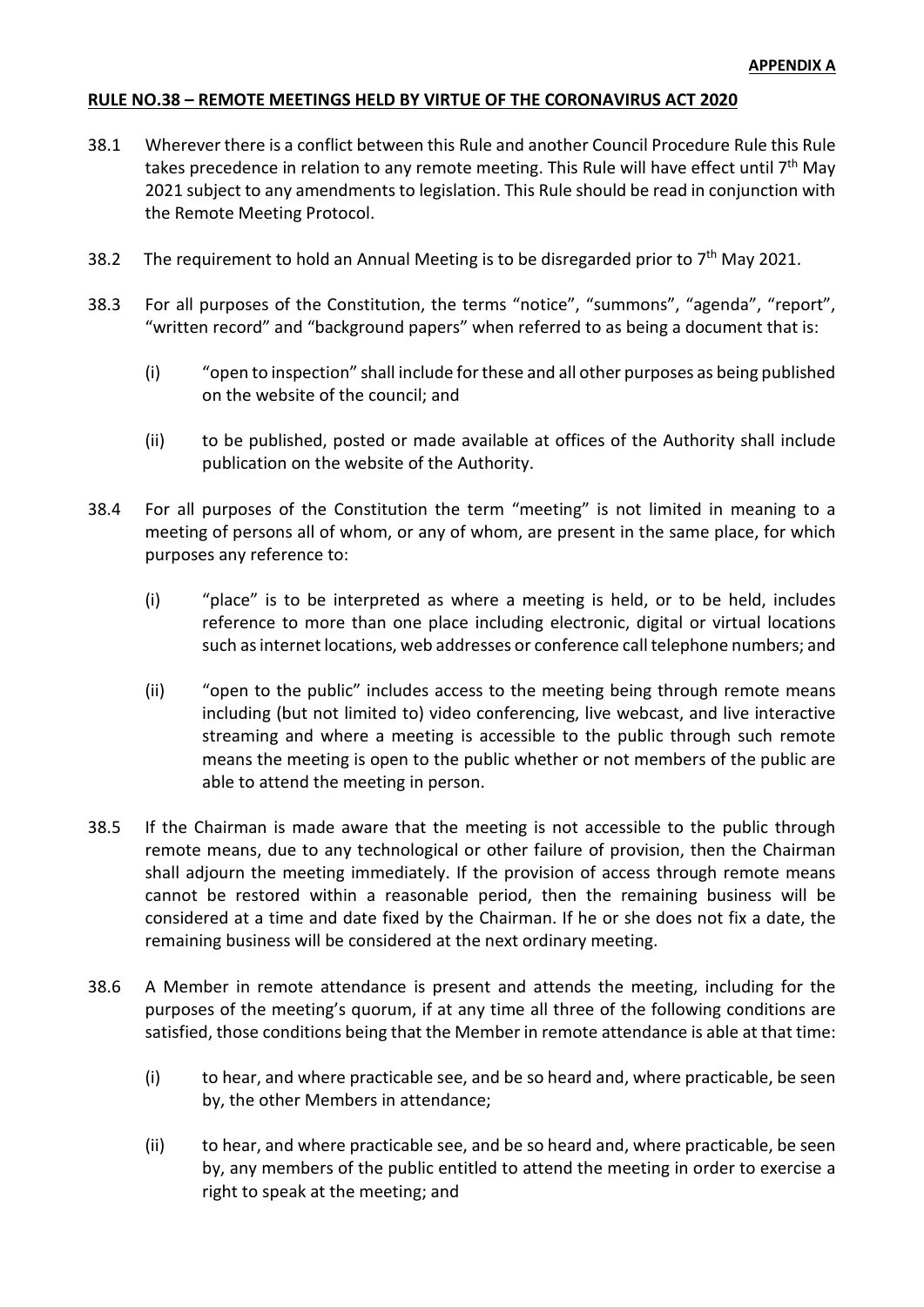- (iii) to be so heard and, where practicable, be seen by any other members of the public attending the meeting.
- 38.7 A Member in remote attendance will be deemed to have left the meeting where, at any point in time during the meeting, any of the conditions for remote attendance contained in 38.6 above are not met. In such circumstance the Chairman may, as they deem appropriate;
	- (i) adjourn the meeting for a short period to permit the conditions for remote attendance of a Member contained in 38.6 above to be re-established; or
	- (ii) count the number of Members in attendance for the purposes of the quorum and continue to transact the remaining business of the meeting in the absence of the Member in remote attendance.
	- (iii) In relation to meetings of Planning Committee, the provisions of paragraph 14 of the Protocol for Members on Dealing with Planning Matters shall apply; any Member who is not present throughout the whole of the presentation and debate on any item shall not be entitled to vote on the matter.
- 38.8 A member of the public entitled to attend the meeting in order to exercise a right to speak at the meeting is in remote attendance at any time if all three of the following conditions are satisfied, those conditions being that the member of the public in remote attendance is able at that time:
	- (i) to hear, and where practicable see, and be so heard and, where practicable, be seen by, Members in attendance;
	- (ii) to hear, and where practicable see, and be so heard and, where practicable, be seen by, any other members of the public entitled to attend the meeting in order to exercise a right to speak at the meeting; and
	- (iii) to be so heard and, where practicable, be seen by any other members of the public attending the meeting.
- 38.9 A member of the public in remote attendance will be deemed to have left the meeting where, at any point in time during the meeting, any of the conditions for remote attendance contained in 38.8 above are not met. In such circumstance the Chairman may, as he or she deems appropriate:
	- (i) adjourn the meeting for a short period to permit the conditions for remote attendance contained in 38.8 above to be re-established;
	- (ii) suspend consideration of the item of business in relation to the member of public's attendance until such time as a following item of business on the agenda has been transacted and the conditions for the member of the public's remote attendance have been re-established or, on confirmation that this cannot be done, before the end of the meeting, whichever is the earliest; or
	- (iii) continue to transact the remaining business of the meeting in the absence of the member of the public in remote attendance.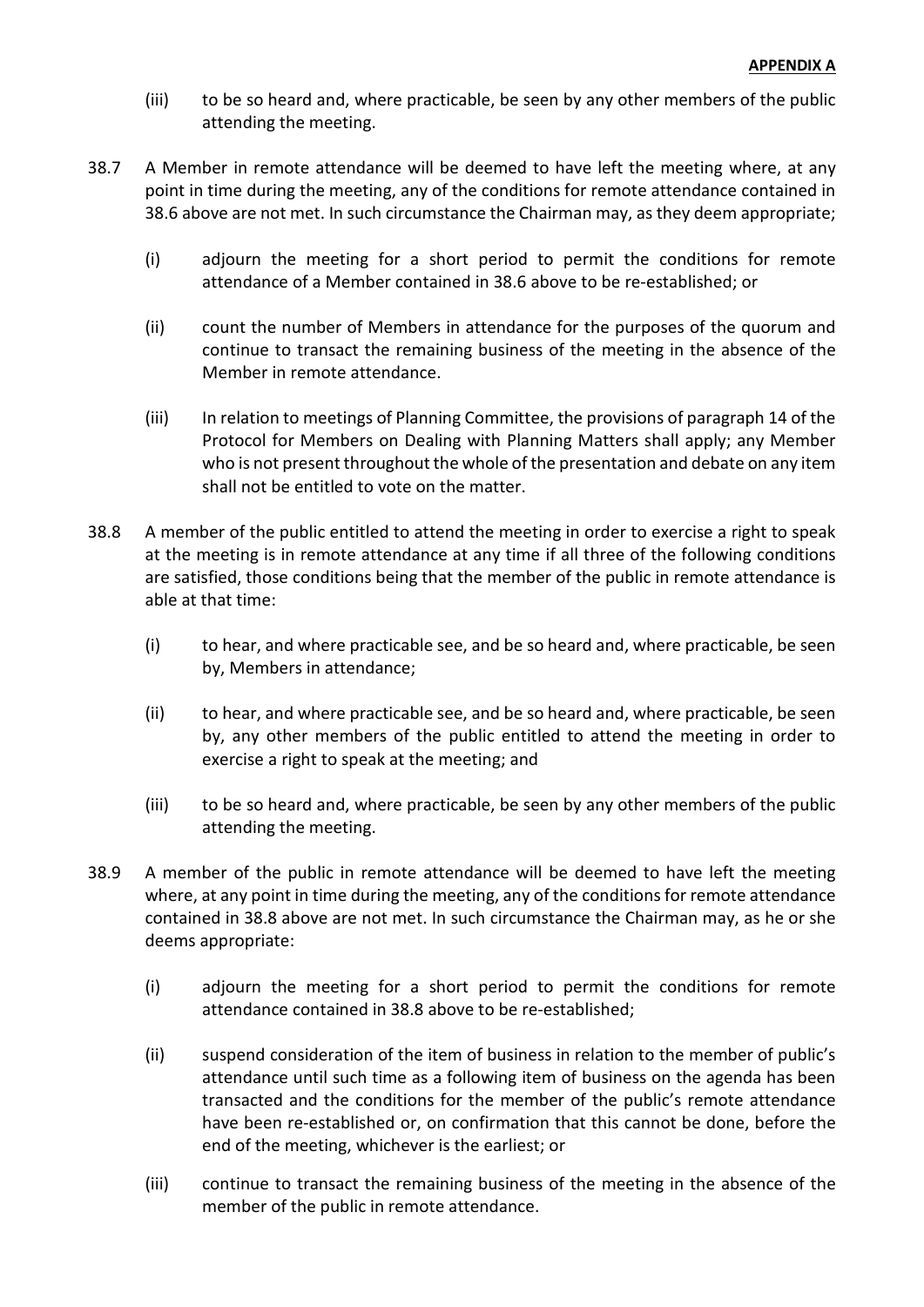- 38.10 Unless a recorded vote is demanded, the Chairman will take the vote
	- (i) through the use of an electronic voting system and voting in the Chamber or;
	- (ii) by the affirmation of the meeting if there is no dissent; or
	- (iii) the Chairman will take the vote by roll-call and the number of votes for or against the motion or amendment or abstaining from voting will be recorded.
- 38.11 Where a Member is required to leave the meeting for any reason such as having a disclosable pecuniary interest, the Member will be required to disable their microphone and video whilst any discussion or vote takes place in respect of the item or items of business.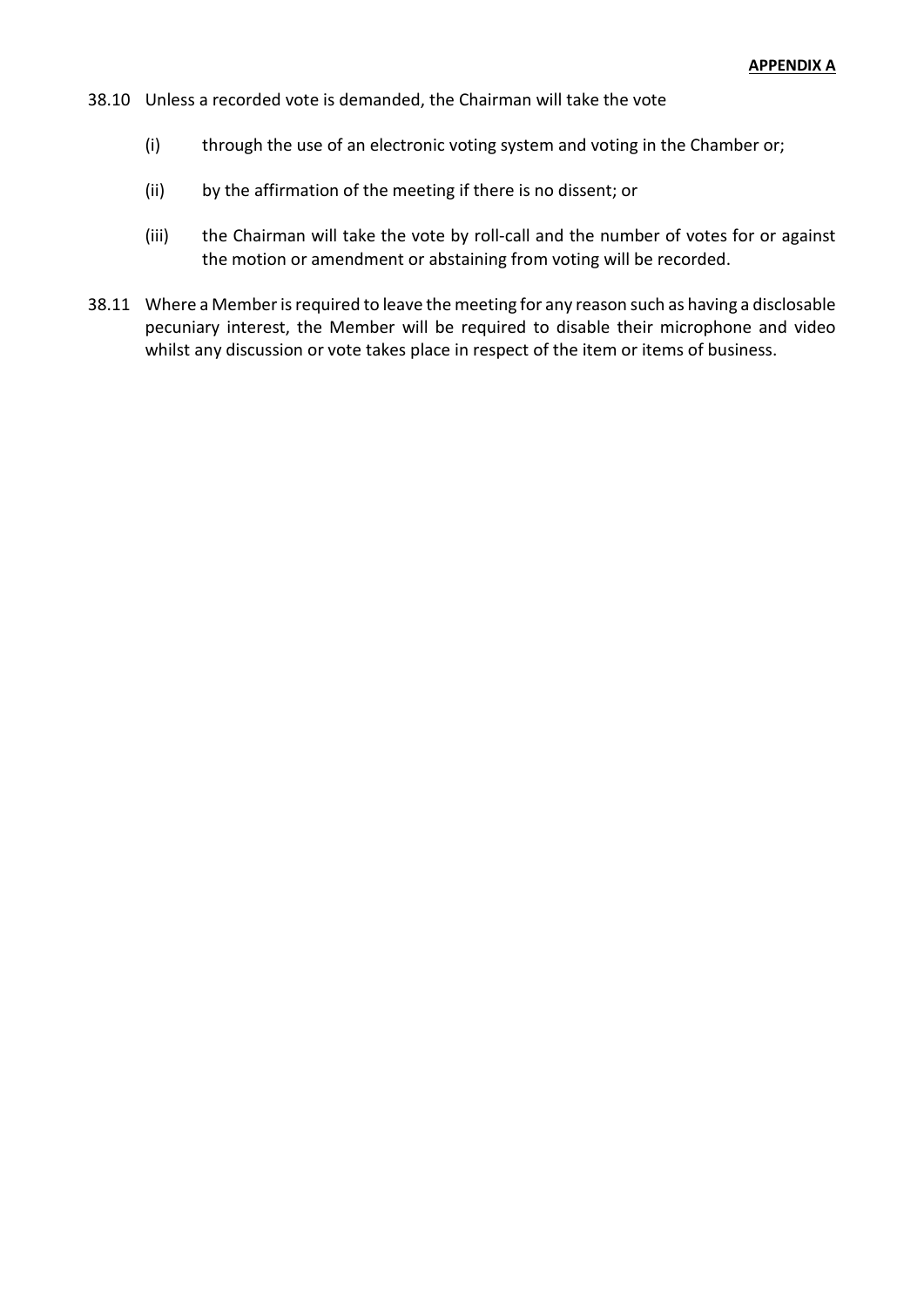# **NEWARK & SHERWOOD DISTRICT COUNCIL Remote Meeting Protocol May 2020**

## **Introduction**

This document has been prepared to assist Members when attending remote or virtual committee or council meetings.

These meetings are held in accordance with 'The Local Authorities and Police and Crime Panels (Coronavirus) (Flexibility of Local Authority and Police and Crime Panel Meetings) (England and Wales) Regulations 2020' or 'Coronavirus Act 2020'.

Members should refer to *Council Procedure Rule No. 38 of the Constitution* – Remote Meetings Held by Virtue of the Coronavirus Act 2020 when reading this protocol.

#### **Remote Meeting Software**

Remote meetings will be undertaken using Microsoft Teams. The ICT or Democratic Services Business Units are available to give advice on using Microsoft Teams. You must ensure for a remote meeting, that your camera is switched on and you know how to mute and unmute your microphone.

ICT and Democratic Services will be able to offer assistance at any time prior to the meeting so please ensure you have understood how to access the meeting before the day of the scheduled event.

ICT will 'open' the remote meeting at least 30 minutes before the formal start time of the meeting, to ensure that everyone is logged into the meeting and are confident in using the software.

The Chairman of the meeting will give Members a one minute warning prior to the start of the meeting, which for public meetings will be streamed live on the Council's social media channels.

#### **Identity Presentation**

You must ensure that your 'identity presentation' on Microsoft Teams clearly identifies you as a Councillor, for example Councillor Brian Smith, as you will be taking part in the formal decision making process. Consistent identification helps the general public, who may be watching the webcast of the meeting, identify you as a Councillor.

When you 'join' the meeting and are prompted to enter your name please record in this manner, as per the example above, i.e. Councillor *followed by your name*.

#### **Surroundings**

Consider where you are planning to 'access' the meeting from. The environment should be quiet with no interruptions, for example by other people in your household. There should be a plain background free from any political artwork or slogans. We recommend setting the background to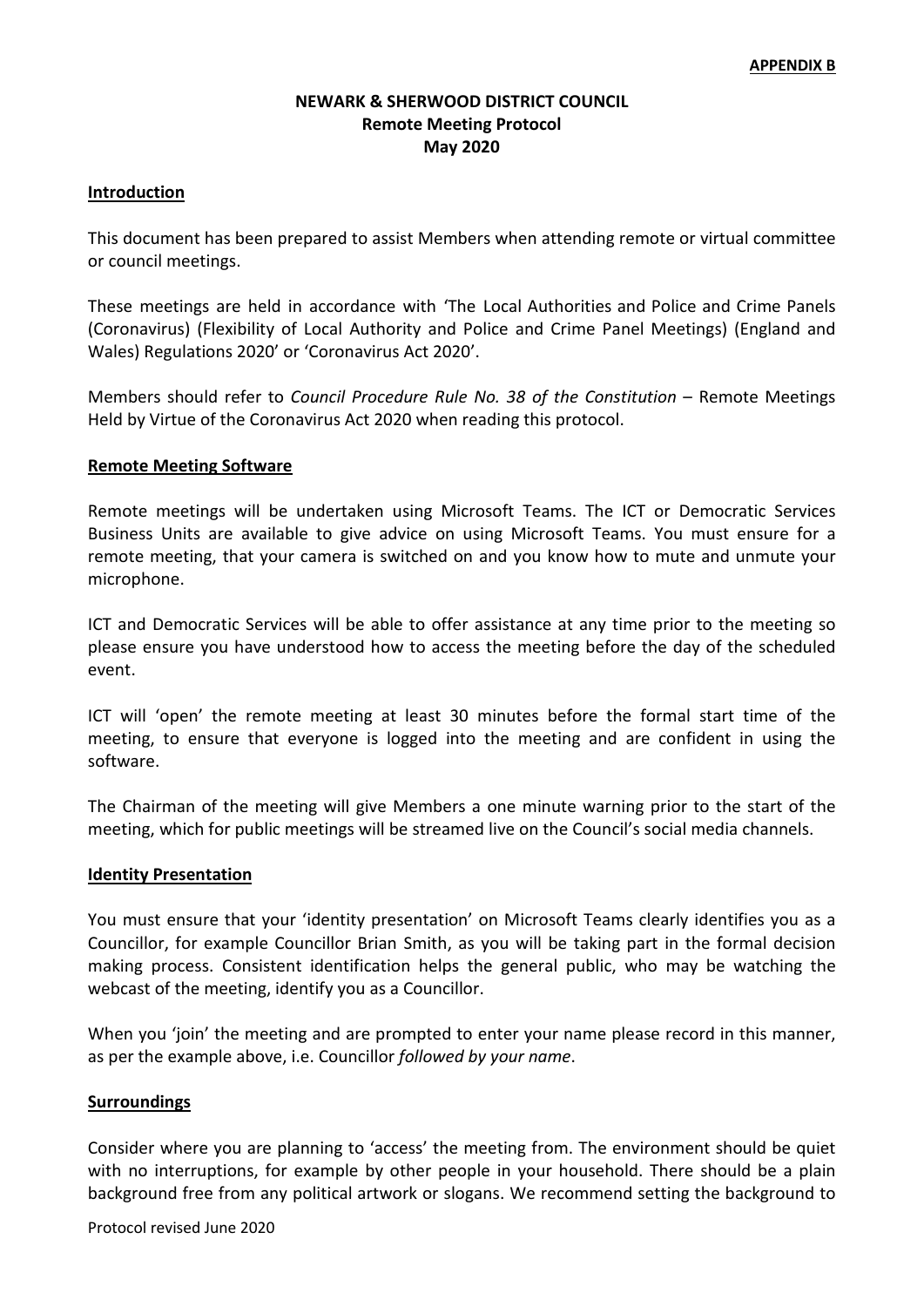a blurred effect, which ICT and Democratic Services can provide instruction on. Do not use any pre-set virtual backgrounds that are available on Teams as this can affect the quality of the overall image.

You may wish to use headphones to reduce the background noise from within your household. Headphones can also improve the sound quality. If you are not able to use headphones please familiarise yourself with how to adjust the volume levels on your device.

## **Appearance**

You will be able to see yourself as you appear to others in the meeting or to those viewing the live stream. You should ensure that you can be seen clearly without glare from windows etc. Please remember that public meetings will be livestreamed as required by the legislation so wear appropriate clothing.

## **Eating and Drinking**

It would not be appropriate to eat during a traditional Committee meeting so this convention should be observed for a remote meeting. However, please ensure that you have a drink available during the meeting.

If you need to take a short break from the remote meeting please remember to switch your camera off and ensure your microphone is muted. Switch your camera back on when you return. For meetings of the Planning Committee, Members will need to be mindful of the provision of Paragraph 14 of the Protocol for Members on Dealing with Planning Matters which requires that any member who is not present throughout the whole of the presentation and debate on any item shall not be entitled to vote on the matter.

## **Behaviour**

As a councillor you are bound by the Member Code of Conduct, and this form of meeting doesn't change that requirement. Your actions, as a representative of the Council, could be observed by a public audience who are not visible to you and may be recorded by some, so please maintain the standards of behaviour required by the Code of Conduct at all times. The Council will also maintain a formal recording of the meeting, which will be available following the meeting.

#### **Speaking During a Remote Meeting**

Please indicate your wish to speak at a meeting, but wait until the Chairman has indicated that you may speak. It is very difficult for the public, and other Members and Officers listening, to hear what is being said when people talk over each other. The meeting should not be interrupted unless it is your turn to engage in the process when invited by the Chairman.

To reduce background noise and feedback, you should mute your microphone, and only unmute when you wish to speak or vote.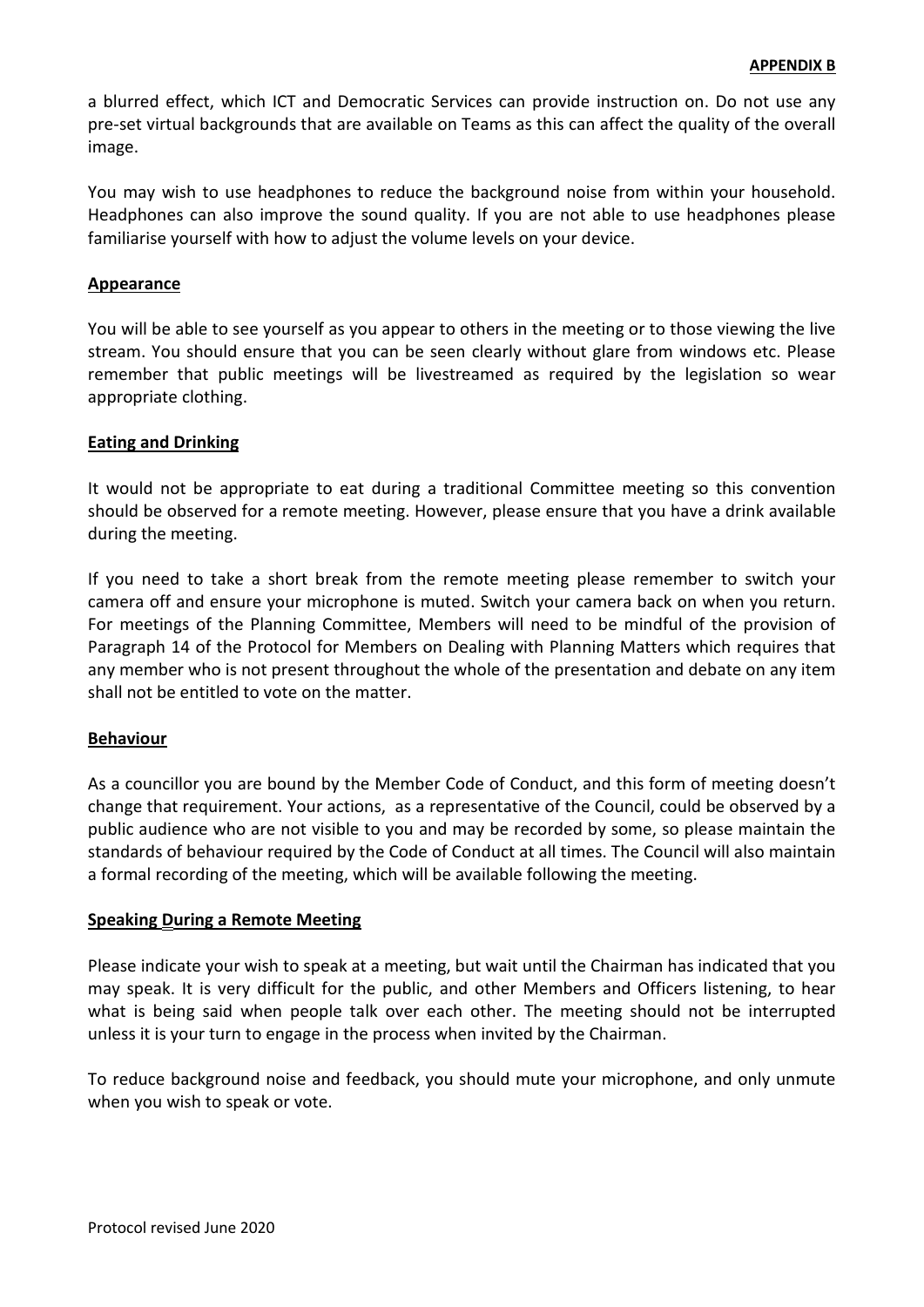## **Disclosable Pecuniary Interests**

If you have a disclosable pecuniary interest in an item which prevents you from participating in the debate and the voting, Members are requested to turn off their cameras and mute their microphones while the particular item is being discussed.

## **Voting**

Voting in a remote meeting will be managed by the Chairman or the Democratic Services Officer in attendance, usually by taking the vote from each Member on the Committee in alphabetical order.

## **Exclusion of the Press and Public**

When a Committee resolves to exclude the press and public by virtue of Schedule 12A of the Local Government Act 1972, Members will be required to confirm that there are no other persons present with them who are not entitled to hear or see the proceedings.

## **What Happens if Something Goes Wrong?**

If your connection drops away from the event, you can resume by going back to the original invitation to the meeting and click to re-join. All remote meetings will also have the option to 'dial in' if for any reason you cannot access through Microsoft Teams. Please keep the meeting link and the dial-in instructions readily available in case you need to refer back to these.

Please do not attend Castle House in person. Facilities are not currently available for you to join a remote meeting from Castle House.

For meetings of the Planning Committee, Members will need to be mindful of the provision of Paragraph 14 of the Protocol for Members on Dealing with Planning Matters which requires that any member who is not present throughout the whole of the presentation and debate on any item shall not be entitled to vote on the matter. This will apply if a Member does temporarily lose connection to the meeting.

If you have issues with your laptop/iPad please contact ICT before the day of the meeting where possible.

Appropriate images will be presented on the livestream broadcast should a remote meeting need to be adjourned for any reason such as a failure in the technology. Members of the public viewing the livestream will be given suitable messages such as the ones pictured in the screenshots below.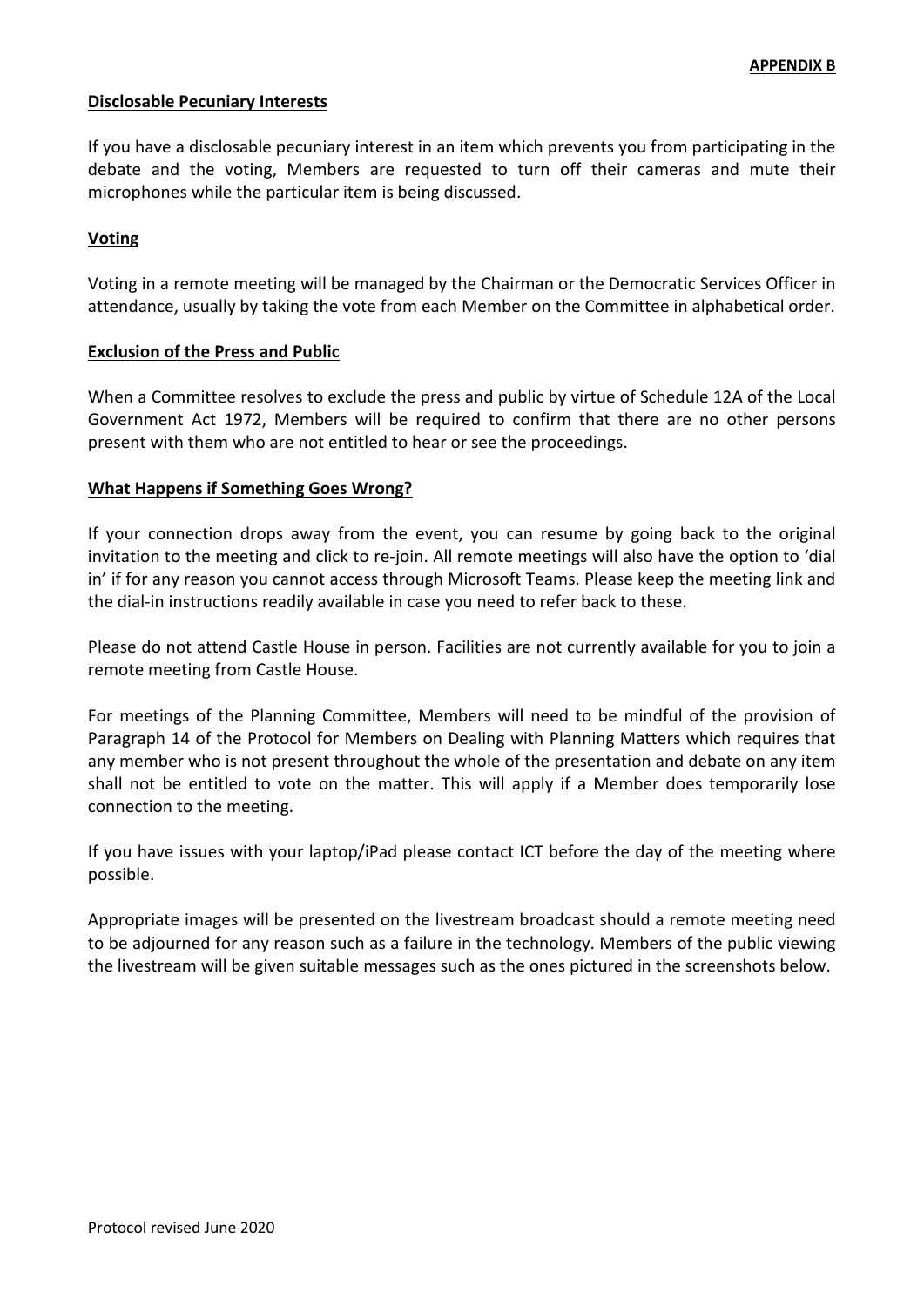# Planning Committee

The meeting is about to start



# Planning Committee

The meeting is temporarily<br>adjourned and will recommence soon

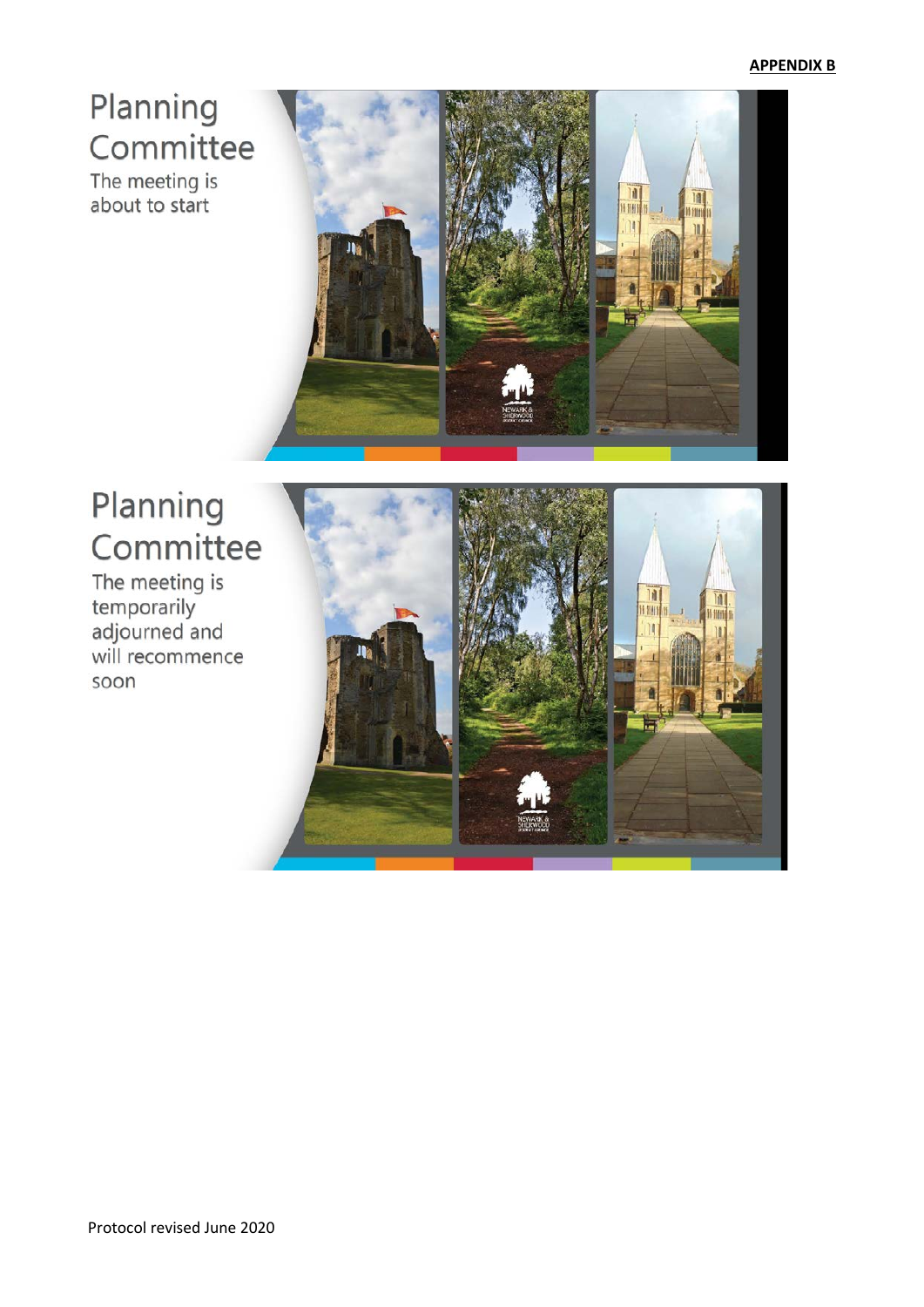# Delegation arrangements for dealing with matters of urgency

Paragraph 7.2.1 of the Council's Constitution provides that Chief Officers may take urgent decisions if they are of the opinion that circumstances exist which make it necessary for action to be taken by the Council prior to the time when such action could be approved through normal Council Procedures. They shall, where practicable, first consult with the Leader and Chairman (or in their absence the Vice-Chairman) and the Opposition Spokesperson of the appropriate committee.

Given the current emergency in respect of the Covid 19 pandemic and the decision taken to suspend committee meetings while social distancing measures continue, the urgency decision provision under Paragraph 7.2.1 of the Council's Constitution has been widened to extend the consultation to include the Leaders of all the political groups on the Council.

## **Subject: Review of June Committee Cycle Suspension**

## **Appropriate Committee: Full Council**

**Details of Item** (including reason(s) for use of urgency procedure):

## **Reinstatement of Committee Meetings**

This note sets out the decision for reinstating committee meetings following the summer recess. Meetings will need to be held in the virtual format using Microsoft Teams with no attendance by Members of the Council (other than the Chairman if they wish to have officer support) or the public at Castle House. This is in accordance with the Government's social distancing measures but this will again be subject to ongoing review in line with any fresh guidance issued by the Government.

The meetings to be reinstated are set out below:

| <b>Committee</b>             | <b>Date</b>  | <b>Start Time</b> |
|------------------------------|--------------|-------------------|
| Licensing & General Purposes | 3 September  | 6pm               |
| Planning                     | 8 September  | 2pm               |
| <b>Economic Development</b>  | 9 September  | 6pm               |
| Homes & Communities          | 14 September | 6pm               |
| Shareholder                  | 15 September | 5.30pm            |
| Leisure & Environment        | 22 September | 6pm               |
| Policy & Finance             | 24 September | 6pm               |
| <b>Audit &amp; Accounts</b>  | 30 September | 10am              |
| Planning                     | 6 October    | 2pm               |

The table above gives the start times for the reinstated committees. The Councillors' Commission at their virtual meeting held on 8 July 2020 supported the reinstatement of the committees but raised the issue of start times for meetings given those meetings held in a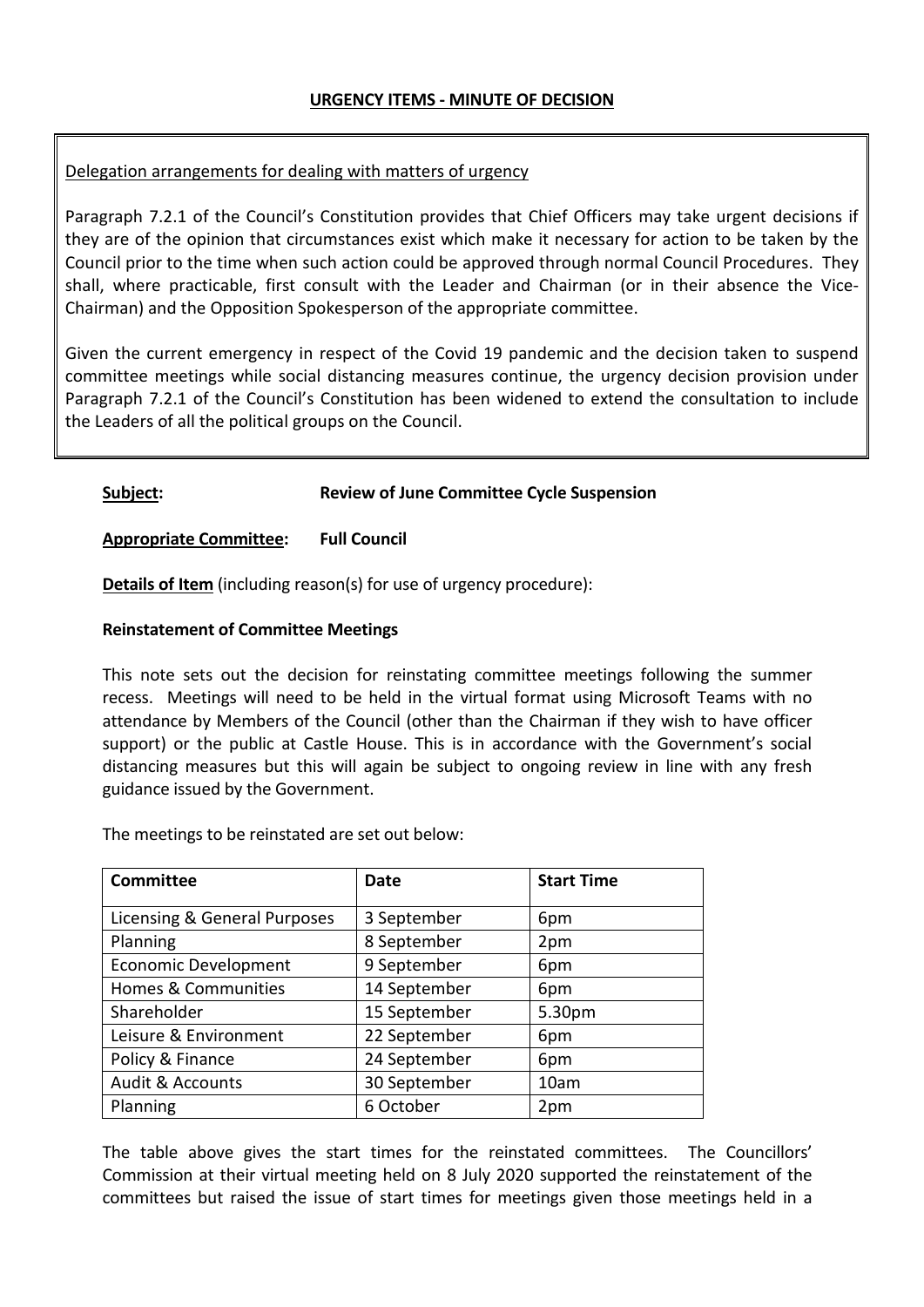virtual manner to date all started at 2pm. Therefore, a canvass of all Members was undertaken and a small majority favoured the 6pm start. The reinstated committees are therefore, being held at their regular start times as indicated above with the exception of Planning Committee as the majority of Planning Committee Members expressed the view that they wished to retain a 2pm start time.

The public part of the meetings will all be broadcast live on the Council's social media platforms to enable public access and parish representatives will be able to 'join' the Planning Committee to address the Members in accordance with the usual practice. Conducting meetings in this manner has been made possible by virtue of the Local Authorities and Police & Crime Panels (Coronavirus) (Flexibility of Local Authority and Police & Crime Panel Meetings) England & Wales Regulations 2020.

The holding of Full Council Meetings will be kept under review.

# **Members Attendance at Meetings**

This note also sets out the position in respect of Members attendance at meetings. Given the June cycle of meetings was cancelled, a large number of Members will not have attended a formal Council meeting since the last Full Council held on 9 March 2020. Section 85 of the Local Government Act 1972 requires that "if a Member of a local authority fails throughout a period of six consecutive months from the date of his last attendance to attend any meeting of the authority, he shall, unless the failure was due to some reason approved by the authority before the expiry of that period, cease to be a Member of the authority."

It is therefore necessary to use the urgency provision to authorise a blanket extended period of absence for all Members in order to capture all Members to whom this applies.

## **Decisions**

**To reinstate the September cycle of Committee meetings as set out above.** 

**The Chief Executive keep the provision of Committee Meetings and Full Council Meetings under review in line with Government guidance in respect of social distancing.** 

**A blanket authorisation be given to all Members to approve any continued absence due to the Covid-19 pandemic, if they had failed to attend a Council meeting for six months in accordance with Section 85 of the Local Government Act 1985.**

## **Reason for Decision**

**To re-start Council business and authorise the non-attendance of those Members who may not have been able to attend a formal Council Meeting for a six-month period.** 

## **Members Consulted:**

Councillor D.J. Lloyd – Leader of the Council – 24.08.20 Councillor P. Peacock – Leader of the Labour Group – 21.08.20